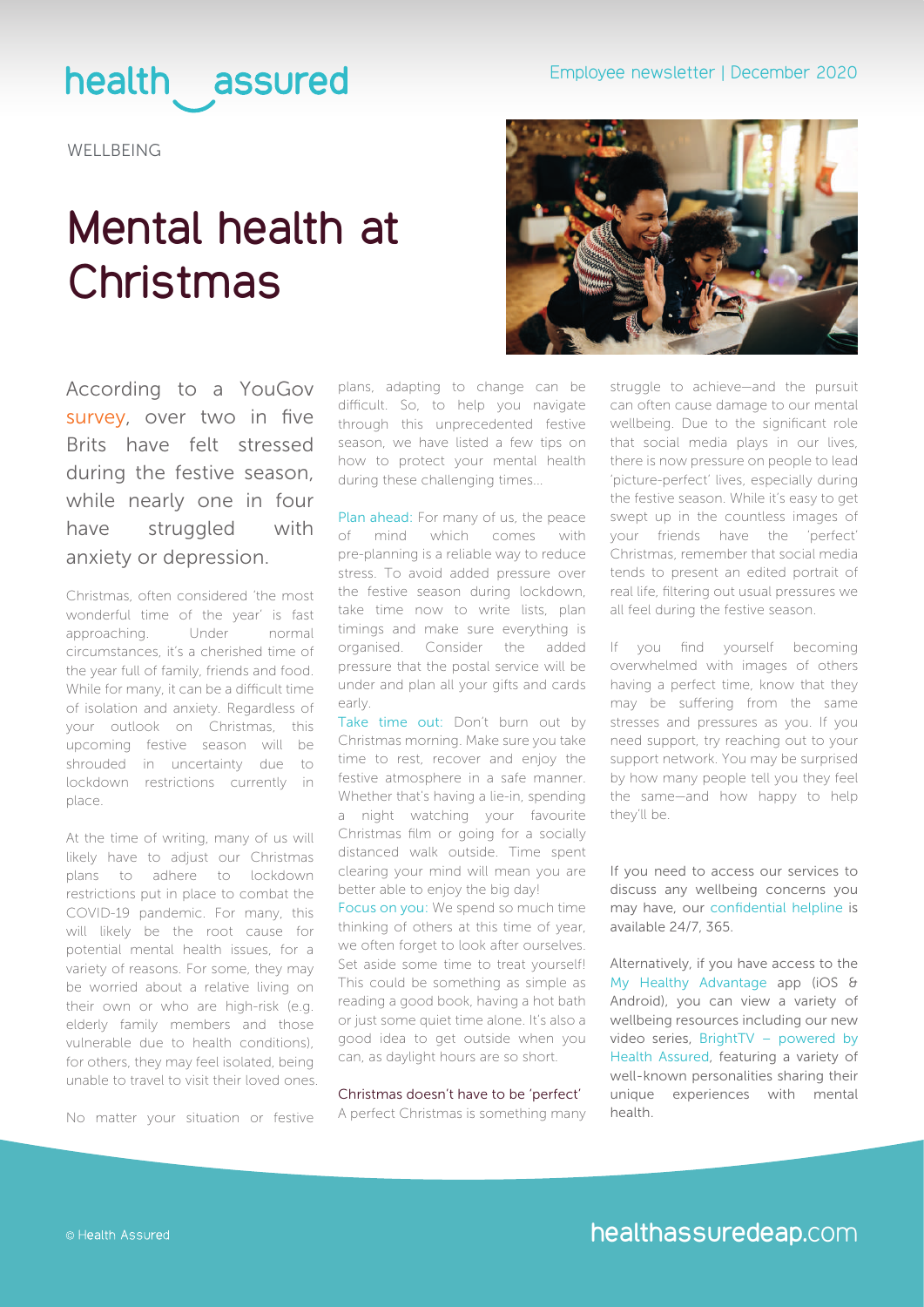### health assured

TOPICAL

# **International Volunteers Day**

### 5<sup>th</sup> December 2020

Ten million adults in the UK have been volunteering in their community during the coronavirus crisis, according to the latest research.

Each year, the UN General Assembly invites governments to observe the International Volunteer Day (IVD) on the 5th December. Since its inception in 1985, governments, the UN, and civil society organisations have been working together with volunteers across the globe to celebrate the awareness day each year.

This year, the theme for the event is 'Together We Can Through Volunteering'. The campaign aims to highlight the vital role that volunteers have played during the COVID-19 outbreak and to shed light on the "difficulties and needs of volunteers during the pandemic".

#### Volunteering during a pandemic:

Due to COVID-19 restrictions, many of us are spending more time at home than usual. Consequently, the daily routines of those most vulnerable are almost unrecognisable. For example, a simple walk to the shops is no longer an option for some. Here, we have listed a few simple ways to support the most vulnerable in your community during the COVID pandemic...

Shop for food and medicine: If you have elderly or clinically vulnerable loved ones, colleagues, or neighbours, offer to help them get their essential items such as food and medicine. This doesn't necessarily mean physically going to the shops—some elderly individuals may be unfamiliar with online shopping and assisting them would be a great relief.

Deliver essentials: Pick up essential supplies and drop them off for your vulnerable neighbours and loved ones. If you don't have access to a car, delivering small packages of essentials by foot to local addresses will be a huge benefit for those who need it.

Sign up for vaccine studies: To combat the pandemic, vaccines will need to be tested thoroughly before being released to the wider public. If you are interested in taking part in these studies, sign up [here](https://www.nhs.uk/sign-up-to-be-contacted-for-research). Alternatively, you can contact your local council, and see what opportunities they have.

#### Should I volunteer?

Boost your relationships: By offering practical and emotional support people in need, volunteering allows you to boost your social skills and develop your relationships further.

Increase your self-confidence: When volunteering, you are doing good for others and the community, which provides a natural sense of accomplishment. Your role as a volunteer can also give you a sense of pride and identity.

Improve your overall wellbeing: The social aspect of helping others can have a profound effect on your overall wellbeing. Experiencing a meaningful connection to another person can help reduce stress





and anxiety, as well as boost your self-esteem and confidence.

Sense of purpose: Adults can find new meaning and direction in their lives by helping others. Whatever your age or life situation, volunteering can distract you from life's pressures and keep you mentally stimulated.

#### Who can volunteer?

As long as the latest government guidelines are followed, anyone can volunteer during the pandemic. Even those who are shielding form the virus can volunteer to work on the phone, such as answering queries about testing or even simply volunteering to call vulnerable, lonely people for a chat.

While we are all living in challenging times. volunteering can be a great way to give back to others and give your wellbeing a real boost. For volunteering opportunities in your area, visit the [Gov website](https://www.gov.uk/coronavirus-volunteer-local) or [Volunteer Ireland](https://www.volunteer.ie/volunteers/find-a-volunteer-role/).

If you need to access our services to discuss any wellbeing concerns you may have, our confidential helpline is available 24/7, 365.

Alternatively, if you have access to the My Healthy Advantage app (iOS & Android), you can view a variety of wellbeing resources including our new video series, BrightTV – powered by Health Assured, featuring a variety of well-known personalities sharing their unique experiences with mental health.